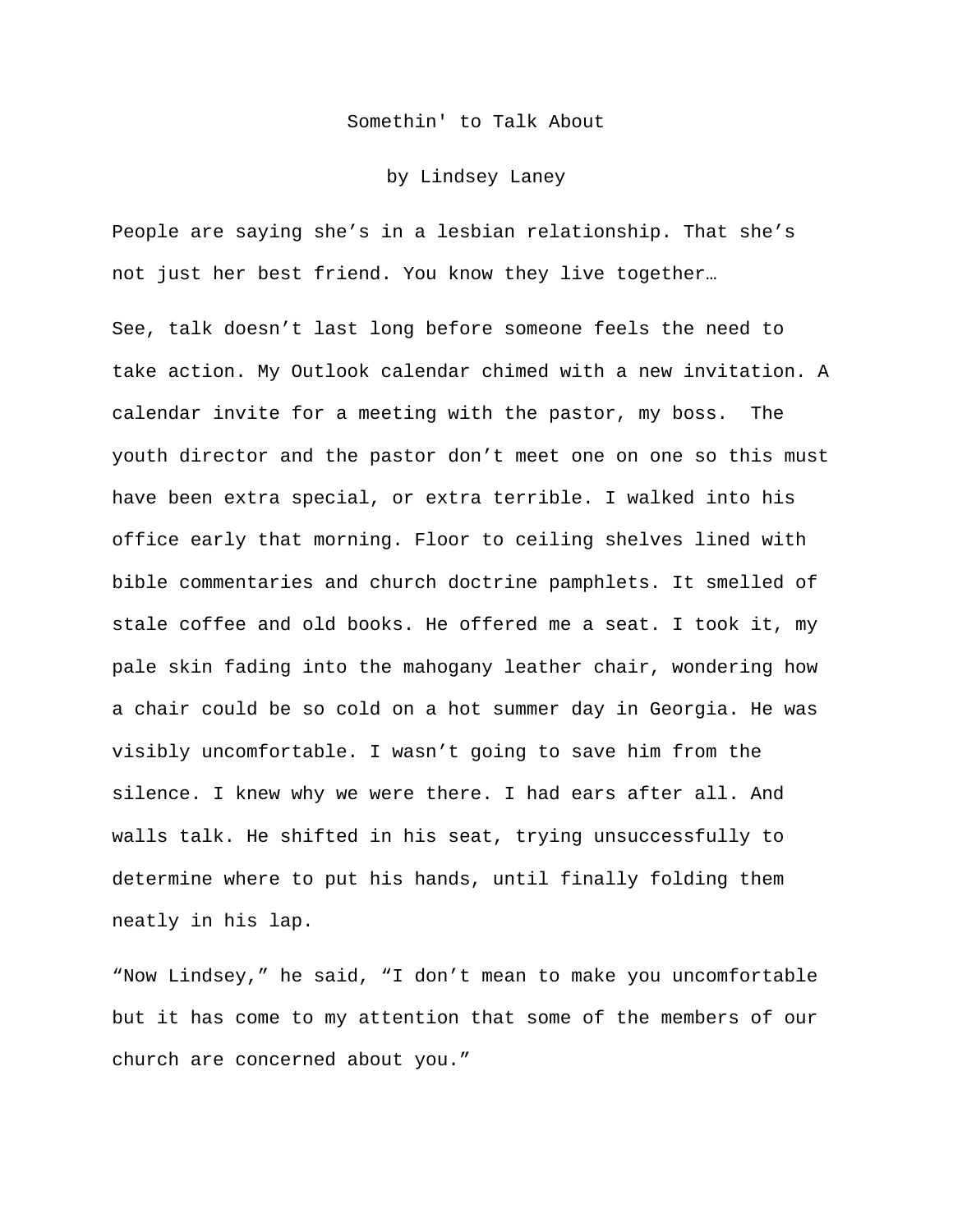Here it came, the conversation I knew was happening *around* me but never *with* me, *about* me but never *to* me, until now. The walls of his office edged closer to me, the light from the two heavily-curtained windows disappearing and the air thickening with dread. My heart raced, pounded in my ears, my arms and legs charged with electricity, ready to run but frozen in place.

He said some had anonymously come forward. His words were hazy and seemed far away. I caught phrases and fragments of his monologue. He kept saying 'She'. She noticed you hugging your friend in the parking lot. Her concerns are to protect you and the image of the church. She, her, who were these anonymous concerned women. I had built relationships with women in this church and in this community. Isn't that what you're supposed to do? Join the women's bible study, and women's prayer circle, the women's volunteer group, workout club, cooking class? And now, where were these women? Behind an anonymous letter?

I noticed he'd stopped talking. He was looking at me expectantly, waiting for me to ease his discomfort as if the tension was now my responsibility. But my words were lost somewhere in my body. My breath shallow and insufficient for a response. I managed to mumble something like, no, we're not in a relationship; she's just my best friend. He relaxed noticeably,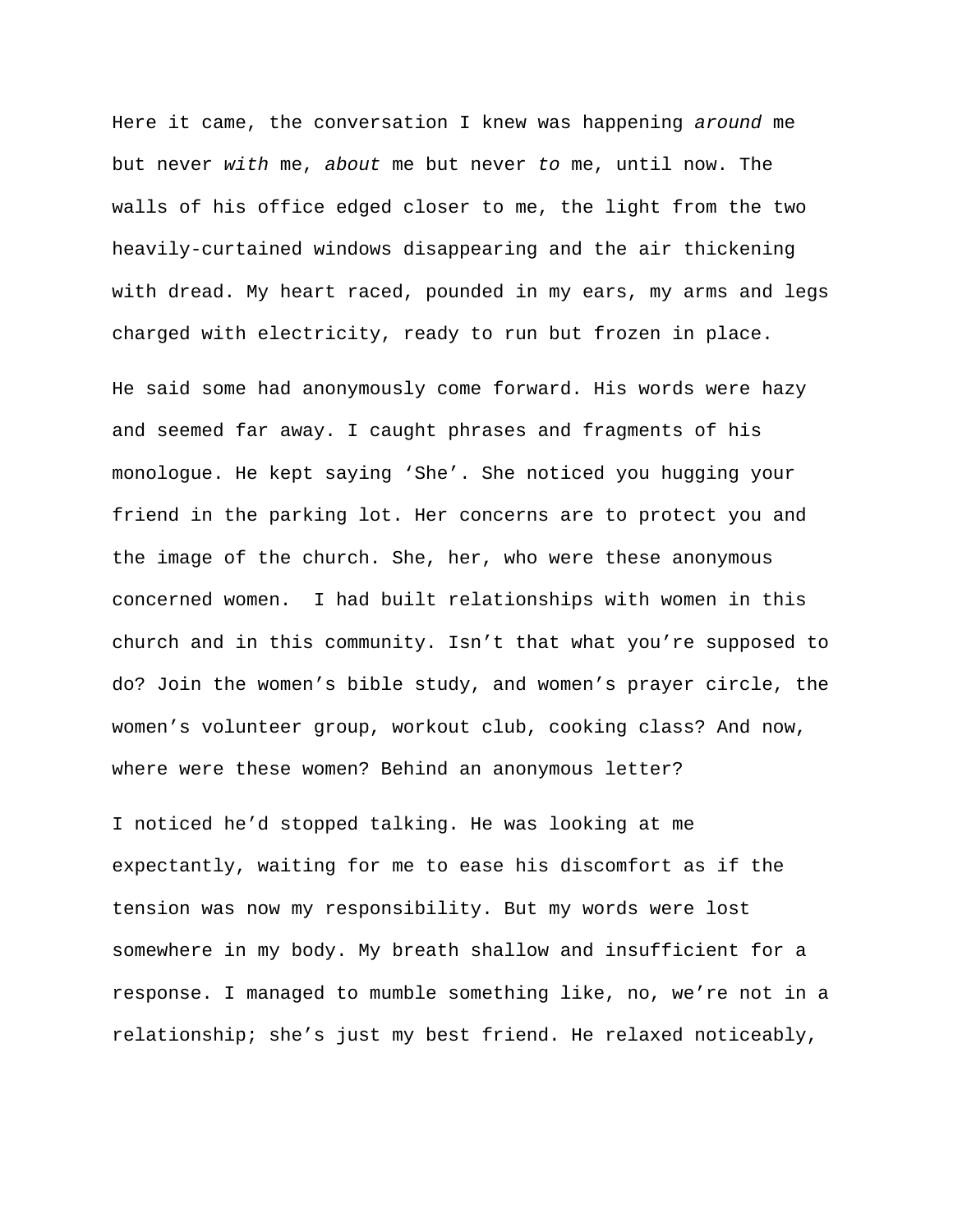sitting back and crossing his ankle over his opposite knee like his job here was done. The damage was done.

I moved away from that town about eight months later. Lost just about everything as we headed out of town, my job, my house, all of my professional contacts and friends, friends who told us we "acted too gay together" and they just "didn't have any space for that" in their lives. I didn't even know, that day in the pastor's office that I was in love. Fear has a way of doing that. Covering over the beauty and the magic with paralyzing distress. You can't look into your best friend's eyes and see that she's falling in love with you too, when you're looking over your shoulder in a small southern town. But the beauty and magic was not lost. We didn't know then, but my love and I were on a journey of knowing, of becoming, of coming out.

What started in me as unspeakable anger soon revealed itself as deep grieving, grieving for the life, the community, and the belonging I once knew. Oh, I wanted to be angry forever. It was strong, and impenetrable which was better than feeling exposed and vulnerable, but grief crept in anyway and had its way with me. See anger is a fine reaction, but a poor companion. So I grieved; I grieved through the unbearable hurt, the betrayal, and the loss, the powerlessness and the forsaking. I grieved.